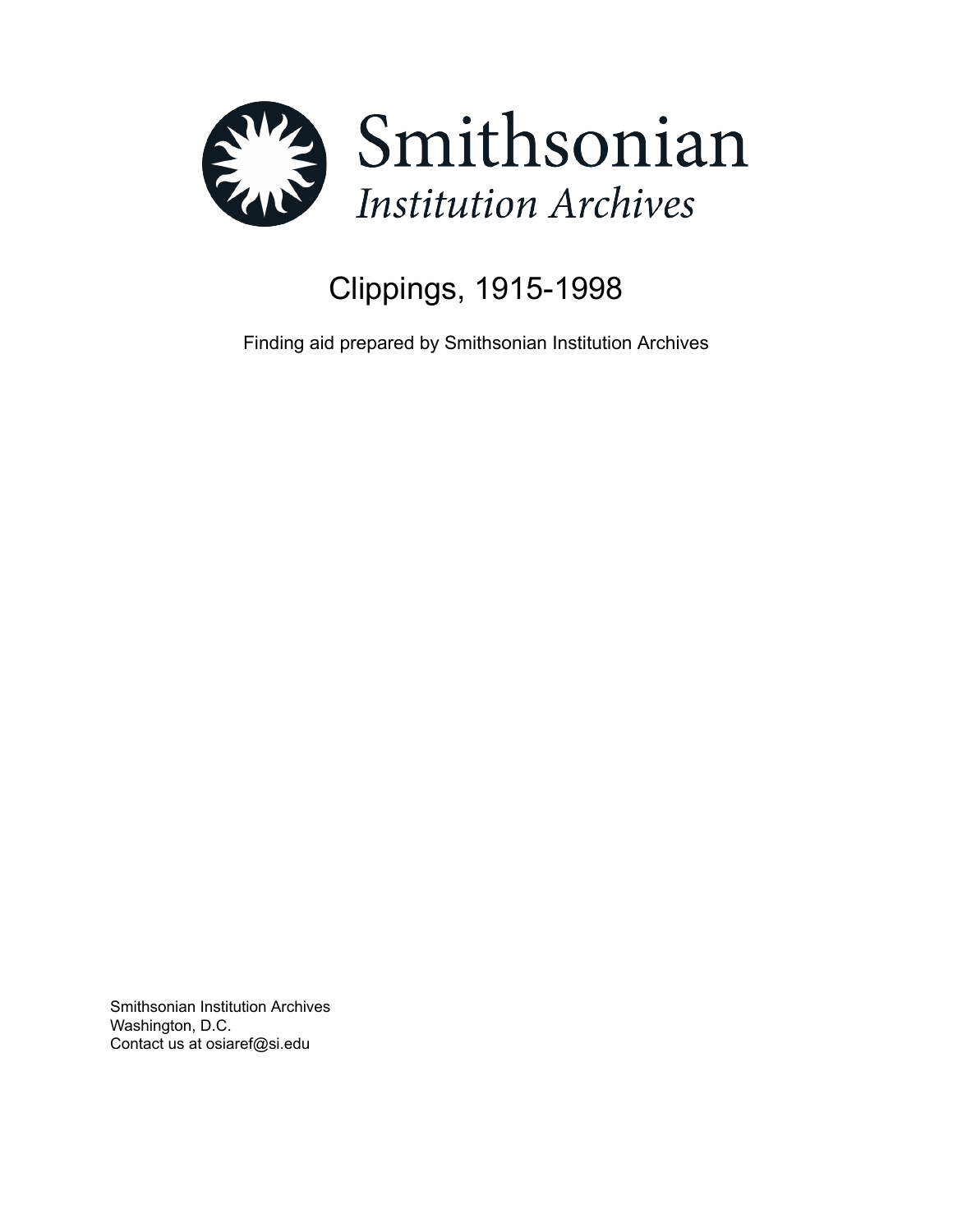## **Table of Contents**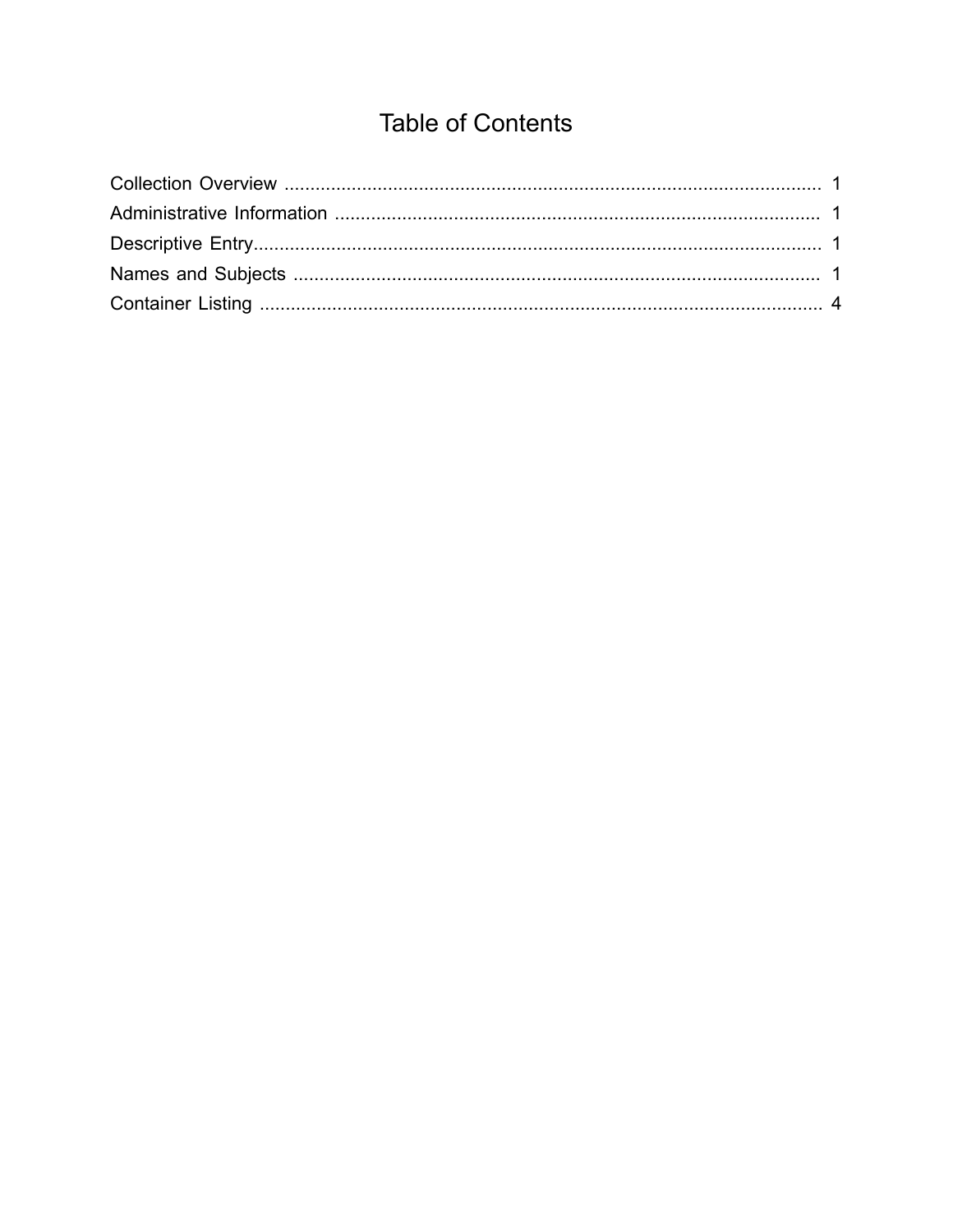| <b>Repository:</b> | Smithsonian Institution Archives, Washington, D.C., osiaref@si.edu              |
|--------------------|---------------------------------------------------------------------------------|
| Title:             | Clippings                                                                       |
| Date:              | 1915-1998                                                                       |
| Identifier:        | Accession 01-220                                                                |
| Creator::          | Freer Gallery of Art and Arthur M. Sackler Gallery. Office of Public<br>Affairs |
| Extent:            | 7 cu. ft. (7 record storage boxes)                                              |
| Language:          | English                                                                         |

### <span id="page-2-0"></span>**Collection Overview**

### <span id="page-2-1"></span>**Administrative Information**

#### Prefered Citation

Smithsonian Institution Archives, Accession 01-220, Freer Gallery of Art and Arthur M. Sackler Gallery. Office of Public Affairs, Clippings

## <span id="page-2-2"></span>**Descriptive Entry**

These records document the publicity generated by, for, and about the Freer Gallery of Art and the Arthur M. Sackler Gallery, their collections, exhibitions, and events. Please note that clippings and notices carried in a variety of media are recorded in these records. "Press Reports" are a compilation of clippings from various sources bound together in a single volume. The bulk of the collection was assembled and maintained by Susan Bliss, Head of Public Affairs (c. 1988-2000).

Items of special interest include death notices of Agnes Elizabeth Ernst Meyer (1887-1970), Freer's friend and member of the Freer Visiting Committee, and the rediscovery and acquisition of Henri Vener's collection by the Sackler. Exhibitions and events of special interest include the reopening of the Freer following its renovation; "Yani: The Brush of Innocence;" "The Noble Path: Buddhist Art in South Asia and Tibet;" and "Whistler in Japan."

Materials include newspaper clippings, press releases, and magazine clippings.

#### <span id="page-2-3"></span>Names and Subject Terms

This collection is indexed in the online catalog of the Smithsonian Institution under the following terms:

Subjects:

Art museums Art, Asian Museum exhibits Museums -- Educational aspects **Publicity**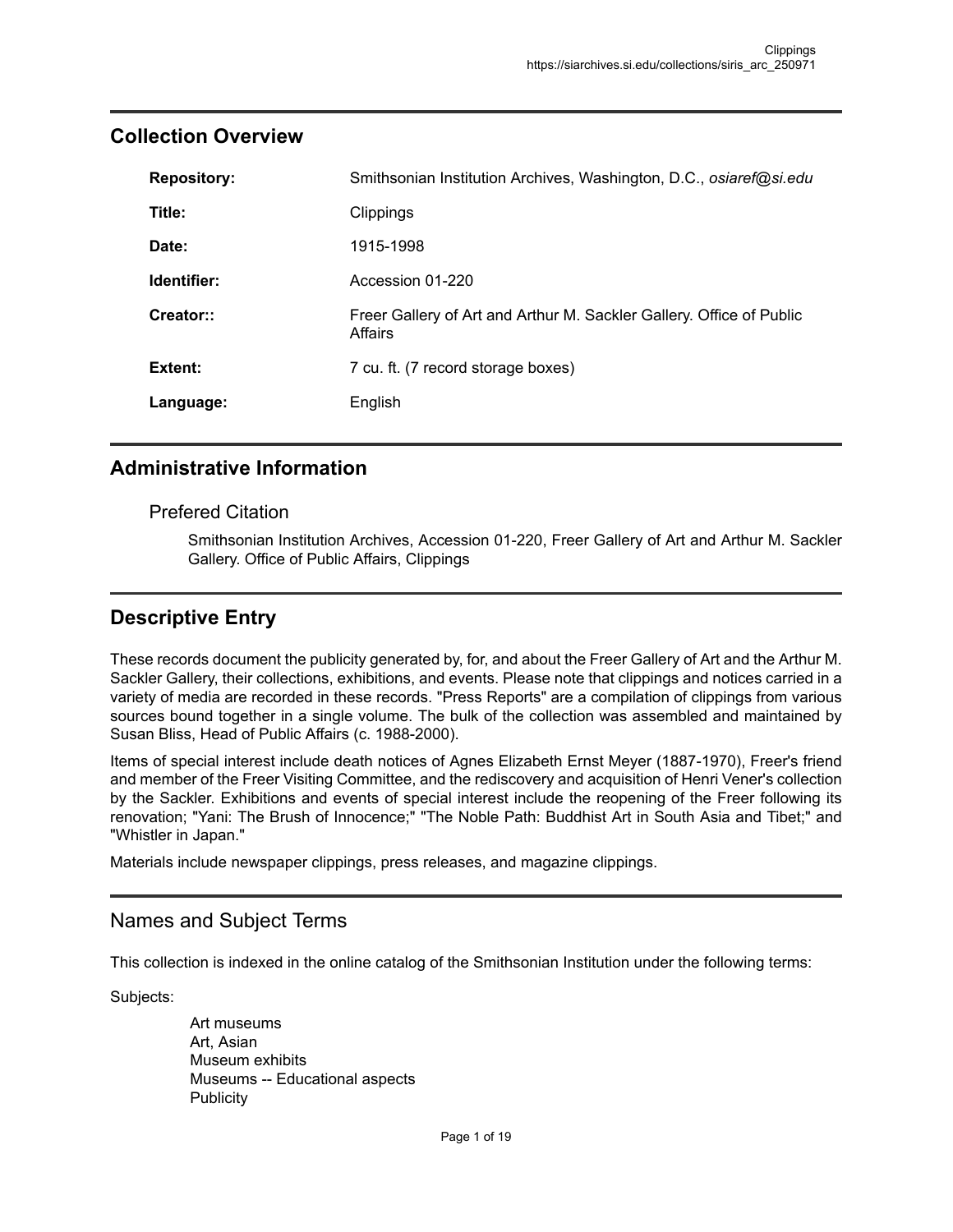Special events

#### Types of Materials:

**Clippings Manuscripts** 

#### Names:

Adventures of Rama (Exhibition) (1983: Washington, D.C.) America Meets Asia, Freer Gallery of Art (Exhibition) (1993: Washington, D.C.) Ancient Egyptian Glass (Exhibition) (1994: Washington, D.C.) Ancient Japan (Exhibition) (1992: Washington, D.C.) Antoin Sevruguin: Portraits from Iran, 1880-1920 (Exhibition) (1990-1991: Washington, D.C.) Art of Painting a Story: Narrative Images from Iran (Exhibition) (1991-1992: Washington, D.C.) Arthur M. Sackler Gallery (Smithsonian Institution) Arts of South Asia (Exhibition) (1985: Washington, D.C.) Autumn Colors (Exhibition) (1984: Washington, D.C.) Basketmaker in Rural Japan (Exhibition) (1994-1995: Washington, D.C.) Brush of the Masters: Drawings from India and Iran (Exhibition) (1979: Washington, D.C.) Buddha's Art of Healing (Exhibition) (1998-1999: Washington, D.C.) Calligraphy: In Pursuit of the Trace of the Brush (Exhibition) (1980: Washington, D.C.) Chinese Flower Painting (Exhibition) (1983: Washington, D.C.) Chinese Scholar's Studio (Exhibition) (1988: Washington, D.C.) Courts of Indonesia (Exhibition) (1991: Washington, D.C.) Crushed Lapis and Burnished Gold: The Art of Illumination (Exhibtion) (1991: Washington,  $D.C.$ ) Divine World of Islam (Exhibition) (1993: Washington, D.C.) Drinking in the Beauty of Japanese Ceramics (Exhibition) (1983: Washington, D.C.) Freer Gallery of Art From Concept ot Context: Approaches to Asian and Islamic Calligraphy (Exhibition) (1986: Washington, D.C.) Glazed Ceramic Traditions of Seto and Mino Wares (Exhibition) (1985: Washington, D.C.) Golden Age of Sculpture from Sri Lanka (Exhibition) (1992-1993: Washington, D.C.) Goyo: Japanese Prints (Exhibition) (1995-1996: Washington, D.C.) Ikat: Splendid Silks of Central Asia (Exhibition) (1998: Washington, D.C.) Islamic Metal Work (Exhibition) (1986: Washington, D.C.) James McNeill Whistler at the Freer Gallery of Art (Exhibition) (1984: Washington, D.C.) Japanese Ceramics Past and Present (Exhibition) (1983: Washington, D.C.) Jewel of the Rose: Art of the Shah Jahan (Exhibition) (1993: Washington, D.C.) Joined Colors: Decoration and Meaning in Chinese Porcelain (Exhibition) (1991-1992: Washington, D.C.) Korean Arts of the Eighteenth Century (Exhibition) (1995-1996: Washington, D.C.) Korean Influences on Japanese Ceramics (Exhibition) (1984: Washington, D.C.) Kyoto Ceramics (Exhibition) (1984-1985: Washington, D.C.) Landscape as Cuture: Photographs of Lois Connor (Exhibition) (1994-1995: Washington, D.C.) Masterpieces of Chinese Calligraphy (Exhibition) (1994: Washington, D.C.) Meyer, Agnes Elizabeth Ernst, 1887-1970 Mughal Hunt (Exhibition) (1994-1995: Washington, D.C.) On the River (Exhibition) (1995: Washington, D.C.) Paintings from Shiraz (Exhibition) (1994-1995: Washington, D.C.) Paper and Clay from Modern Japan (Exhibition) (1990-1991: Washington, D.C.) Porcelain from Japan (Exhibition) (1993-1994: Washington, D.C.) Quest for the Ten-Headed Demon (Exhibition) (1983: Washington, D.C.) Sakhi (Exhibition) (1998: Washington, D.C.)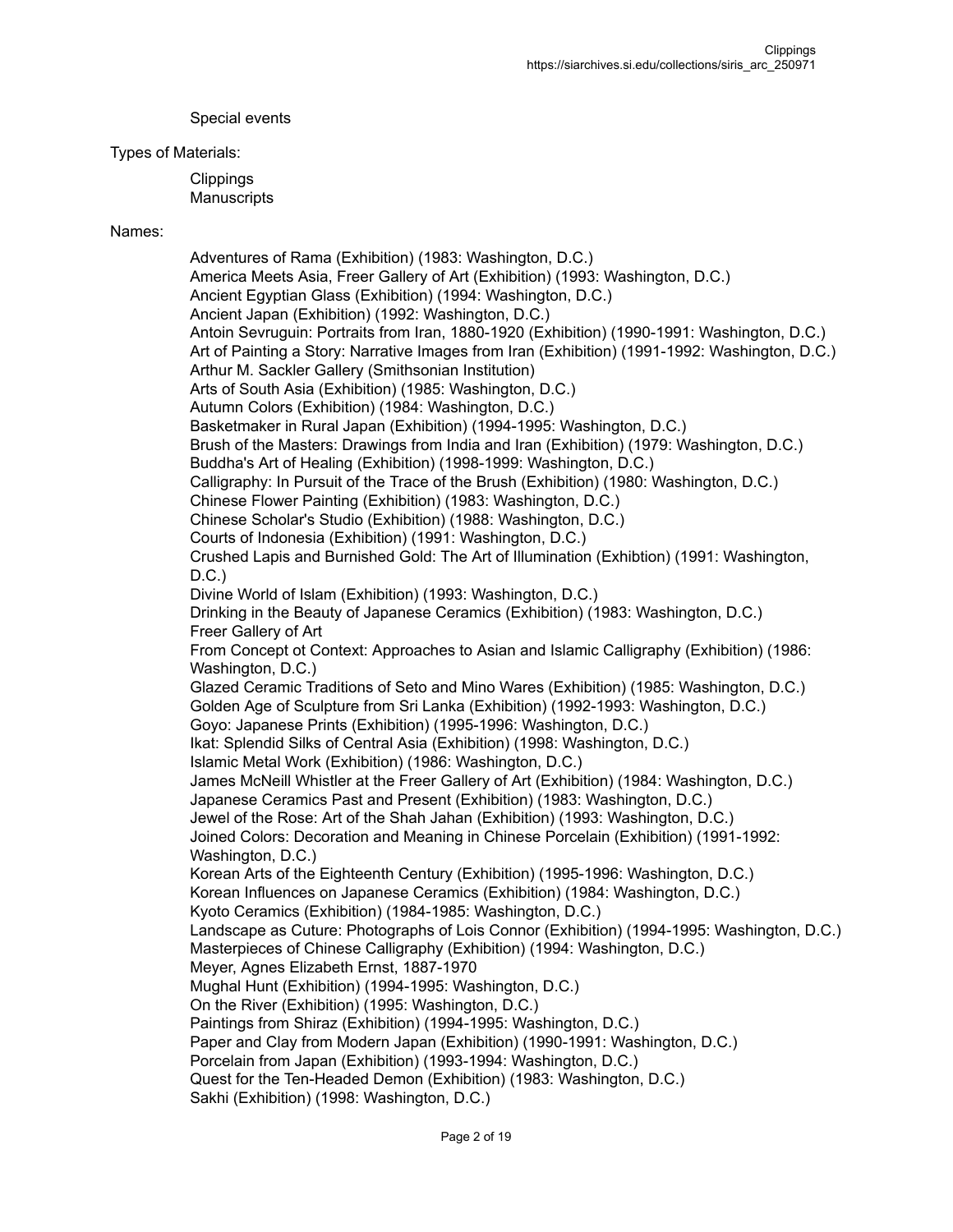Studies in Connoiseurship, 1923-1983 (Exhibition) (1983-1984: Washington, D.C.) Twelve Centuries of Art from the Imperial Court (Exhibition) (1997-1998: Washington, D.C.) Variations on a Script: Islamic Calligraphy from the Vever Collection (Exhibition) (1990: Washington, D.C.)

Vever, Henri, 1854-1942

When Kingship Descended from Heaven: Masterpieces of Mesopotamian Art from the Louvre (Exhibition) (1992: Washington, D.C.)

Whistler in Japan (Exhibition) (1994-1996: Washington, D.C.)

Whistler, James McNeill, 1834-1903

Wonders of Creation, Oddities of Existence: An Exhibition in Celebration of Halley's Comet (Exhibition) (1986: Washington, D.C.)

Yani: The Brush of Innocence (Exhibition) (1989: Washington, D.C.)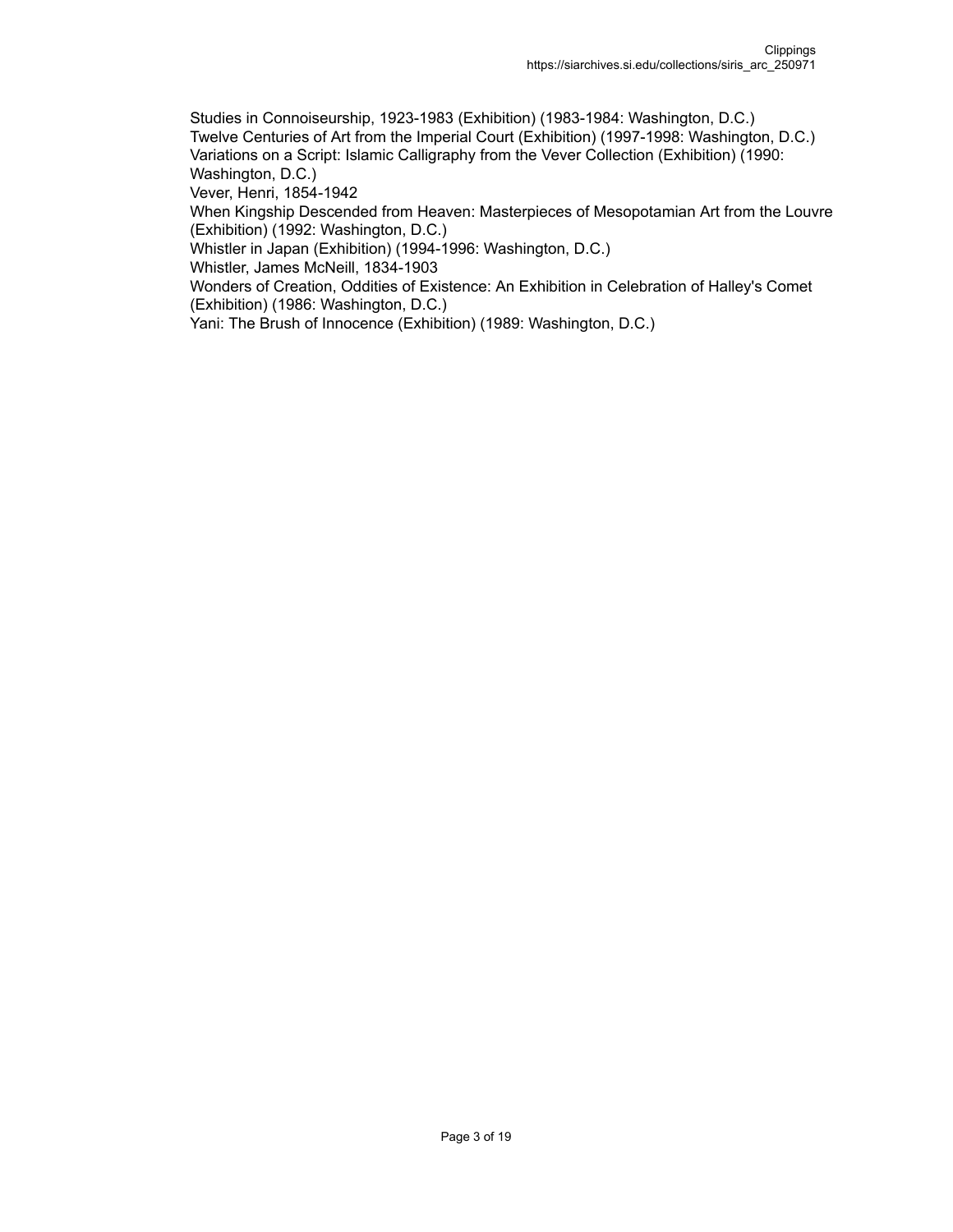## <span id="page-5-0"></span>**Container Listing**

|            | Box 1 |  |
|------------|-------|--|
| Box 1 of 7 | 1915  |  |
| Box 1 of 7 | 1923  |  |
| Box 1 of 7 | 1924  |  |
| Box 1 of 7 | 1931  |  |
| Box 1 of 7 | 1932  |  |
| Box 1 of 7 | 1933  |  |
| Box 1 of 7 | 1934  |  |
| Box 1 of 7 | 1935  |  |
| Box 1 of 7 | 1936  |  |
| Box 1 of 7 | 1937  |  |
| Box 1 of 7 | 1938  |  |
| Box 1 of 7 | 1939  |  |
| Box 1 of 7 | 1940  |  |
| Box 1 of 7 | 1941  |  |
| Box 1 of 7 | 1942  |  |
| Box 1 of 7 | 1943  |  |
| Box 1 of 7 | 1944  |  |
| Box 1 of 7 | 1945  |  |
| Box 1 of 7 | 1946  |  |
| Box 1 of 7 | 1947  |  |
| Box 1 of 7 | 1948  |  |
| Box 1 of 7 | 1949  |  |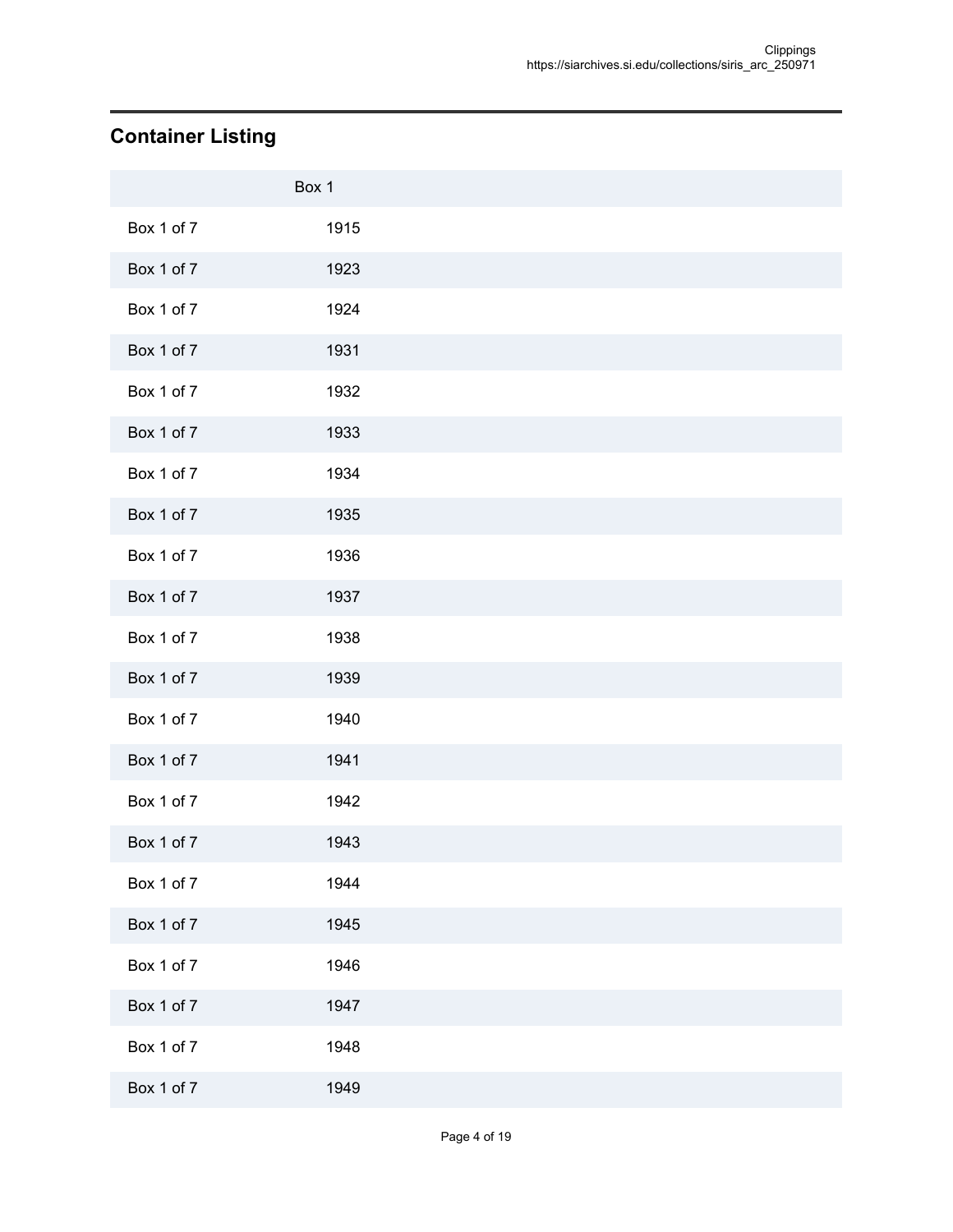| Box 1 of 7 | 1950                          |
|------------|-------------------------------|
| Box 1 of 7 | 1951                          |
| Box 1 of 7 | 1952                          |
| Box 1 of 7 | 1953                          |
| Box 1 of 7 | 1955                          |
| Box 1 of 7 | 1956                          |
| Box 1 of 7 | 1957                          |
| Box 1 of 7 | 1958                          |
| Box 1 of 7 | 1960                          |
| Box 1 of 7 | 1961                          |
| Box 1 of 7 | 1962                          |
| Box 1 of 7 | 1963                          |
| Box 1 of 7 | 1964                          |
| Box 1 of 7 | 1965                          |
| Box 1 of 7 | 1966                          |
| Box 1 of 7 | 1967                          |
| Box 1 of 7 | 1968                          |
| Box 1 of 7 | 1969                          |
| Box 1 of 7 | 1970                          |
| Box 1 of 7 | <b>Agnes Meyer Obituaries</b> |
| Box 1 of 7 | 1971                          |
| Box 1 of 7 | 1973                          |
| Box 1 of 7 | 1974                          |
| Box 1 of 7 | 1975                          |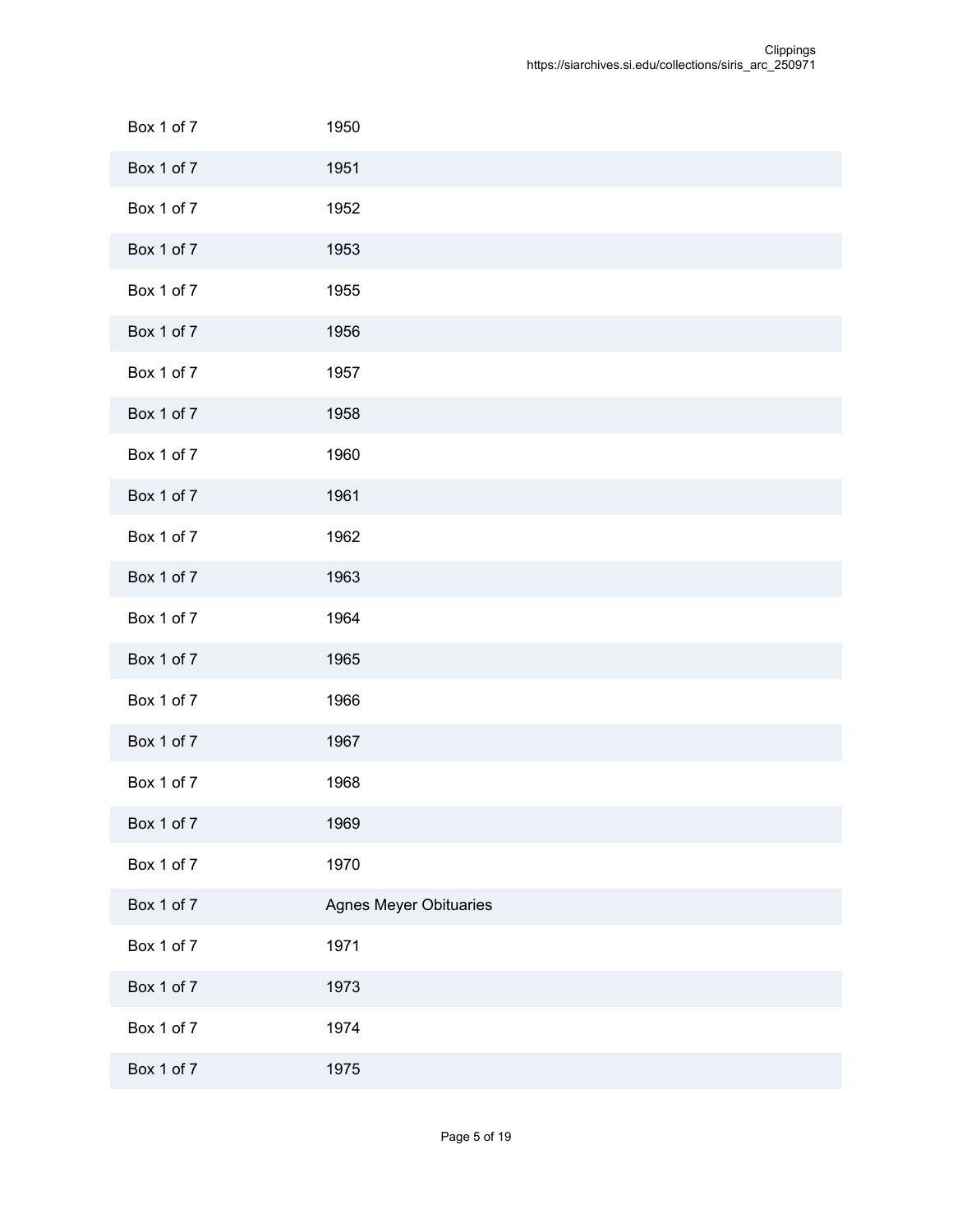| Box 1 of 7 | 1976                                                                               |
|------------|------------------------------------------------------------------------------------|
| Box 1 of 7 | 1977                                                                               |
| Box 1 of 7 | 1978                                                                               |
| Box 1 of 7 | 1979                                                                               |
| Box 1 of 7 | 1980                                                                               |
| Box 1 of 7 | 1981                                                                               |
| Box 1 of 7 | 1986                                                                               |
| Box 1 of 7 | 1988                                                                               |
| Box 1 of 7 | 1990                                                                               |
| Box 1 of 7 | 1993                                                                               |
| Box 1 of 7 | SI Press Releases [1983-1986]                                                      |
| Box 1 of 7 | General Press Clippings, 1982                                                      |
| Box 1 of 7 | 1983 Exhibitions [1982-1983]                                                       |
| Box 1 of 7 | 1982 Exhibitions                                                                   |
| Box 1 of 7 | General Press Clippings, 1981                                                      |
| Box 1 of 7 | 1981 Exhibitions [1981-1982]                                                       |
| Box 1 of 7 | General Press Clippings, 1980                                                      |
| Box 1 of 7 | 1980 Exhibitions [1980-1981]                                                       |
| Box 1 of 7 | General Press Clippings, 1979                                                      |
| Box 1 of 7 | 1979 Exhibitions [1979-1980]                                                       |
| Box 1 of 7 | General Press Clippings, 1978                                                      |
| Box 1 of 7 | Exhibitions, 1978                                                                  |
| Box 1 of 7 | The Brush of the Masters: Drawings From Iran and India - January-April<br>15, 1979 |
| Box 1 of 7 | General Press Clippings, 1977                                                      |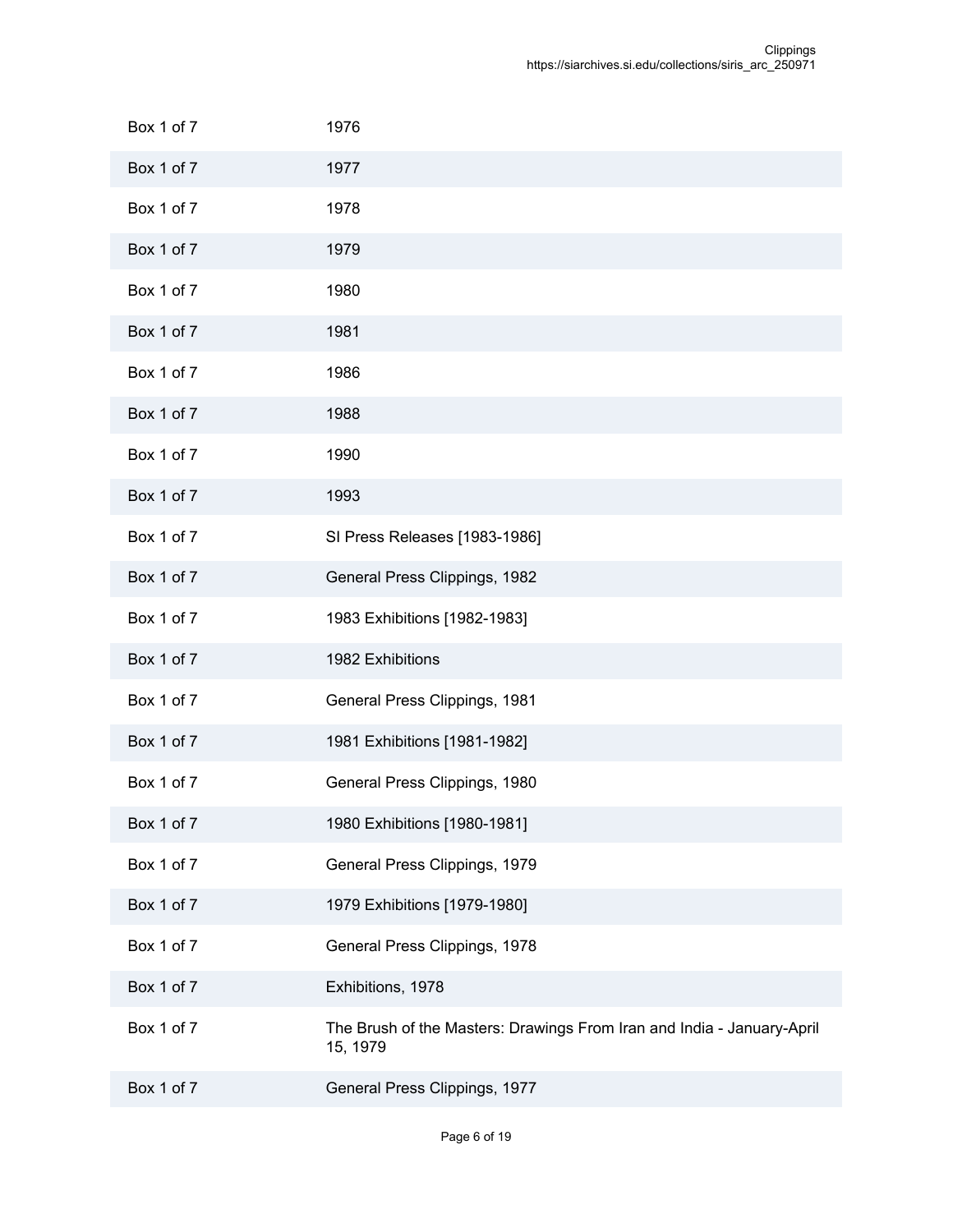| Box 1 of 7 | Exhibits, 1977                                                                                                                             |
|------------|--------------------------------------------------------------------------------------------------------------------------------------------|
| Box 1 of 7 | "Calligraphy: In the Pursuit of the Trace of the Brush" - Smithsonian News<br>Service - Susan Bliss, 1980                                  |
| Box 1 of 7 | Drinking in the Beauty of Japanese Ceramics - Smithsonian News<br>Service - Susan Bliss, 1983                                              |
| Box 1 of 7 | "Quest for the 10-Headed Demon" - Smithsonian New Service, October<br>1981                                                                 |
|            | Box 2                                                                                                                                      |
| Box 2 of 7 | General Press Clippings, 1988                                                                                                              |
| Box 2 of 7 | General Press Clippings, 1987                                                                                                              |
| Box 2 of 7 | General Press Clippings, 1986                                                                                                              |
| Box 2 of 7 | Inro, 1986                                                                                                                                 |
| Box 2 of 7 | "From Concept to Context: Approaches to Asian and Islamic Calligraphy,"<br>July 29-November16, 1986                                        |
| Box 2 of 7 | Calligraphy - Label Copy                                                                                                                   |
| Box 2 of 7 | "Wonders of Creation, Oddities of Existence: An Exhibition in Celebration<br>of Halley's Comet," March 3-October 1, 1986 - Press Clippings |
| Box 2 of 7 | Literary Themes in Japanese Art, February 15-July 15, 1986                                                                                 |
| Box 2 of 7 | "Chinese Bird and Flower Painting," February 1-June 30, 1986                                                                               |
| Box 2 of 7 | Landscapes and Famous Places, January 17, 1986-July 15, 1986                                                                               |
| Box 2 of 7 | Garden Potteries and Official Kilns: Clan-Sponsored Ceramics in the Edo<br>Period, January 17-August 17, 1986                              |
| Box 2 of 7 | "Islamic Metalwork," September 27-January 5, 1986                                                                                          |
| Box 2 of 7 | General Press Clippings, 1985                                                                                                              |
| Box 2 of 7 | Missing Korean Vase, 1985                                                                                                                  |
| Box 2 of 7 | "The Glazed Ceramic Traditions of Seto and Mino Wares," April 26-<br>November 17, 1985                                                     |
| Box 2 of 7 | From the Hand of Mani: Iranian Painting, January 19-April 28, 1985                                                                         |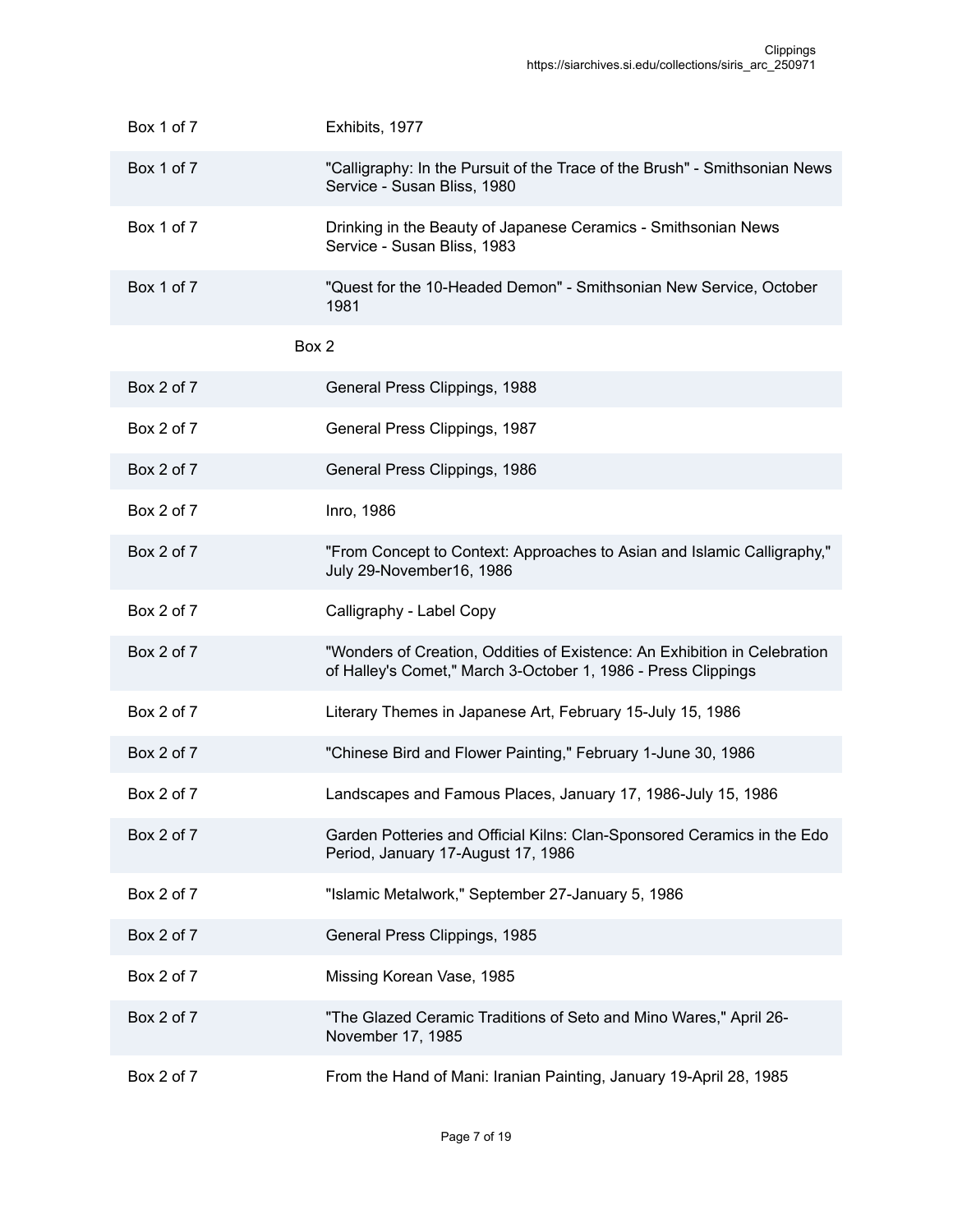| Box 2 of 7 | Drawings and Ceramics from Safavid Empire Period, May 14-September<br>22, 1985           |
|------------|------------------------------------------------------------------------------------------|
| Box 2 of 7 | Painting and Calligraphy of the Ch'ing Dynasty, September 6-January 31,<br>1986          |
| Box 2 of 7 | "The Arts of South Asia," May 14-November 30, 1985                                       |
| Box 2 of 7 | Aditi: The Festival of India, May 4-November 30, 1985                                    |
| Box 2 of 7 | General Press Clippings, 1984                                                            |
| Box 2 of 7 | Tien Ling and Helen Dalling Ancient Chinese Ceramic Acquisition [July<br>1982; May 1984] |
| Box 2 of 7 | Islamic Manuscript Illumination, January-May 12, 1984                                    |
| Box 2 of 7 | "Korean Influences on Japanese Ceramics," February 17-September 30,<br>1984              |
| Box 2 of 7 | Whistler Colon Photos [1984]                                                             |
| Box 2 of 7 | <b>Whistler Advertising</b>                                                              |
| Box 2 of 7 | Local [Whistler Exhibition Clippings]                                                    |
| Box 2 of 7 | National [Whistler Exhibition Clippings]                                                 |
| Box 2 of 7 | International [Whistler Exhibition Clippings]                                            |
| Box 2 of 7 | <b>Broadcast [Whistler Exhibition Clippings]</b>                                         |
| Box 2 of 7 | Whistler Press Clippings, 1984                                                           |
| Box 2 of 7 | <b>Other Whistler Exhibits</b>                                                           |
| Box 2 of 7 | Whistler AT&T                                                                            |
| Box 2 of 7 | "Kyoto Ceramics," November 15, 1984-April 21, 1985                                       |
| Box 2 of 7 | "Autumn Colors," October 19-December 14, 1984                                            |
| Box 2 of 7 | General Press Clippings, 1983                                                            |
| Box 2 of 7 | "Japanese Ceramics from Past to Present," March 2-August 31, 1983                        |
| Box 2 of 7 | "Chinese Flower Painting," March 18-August 31, 1983                                      |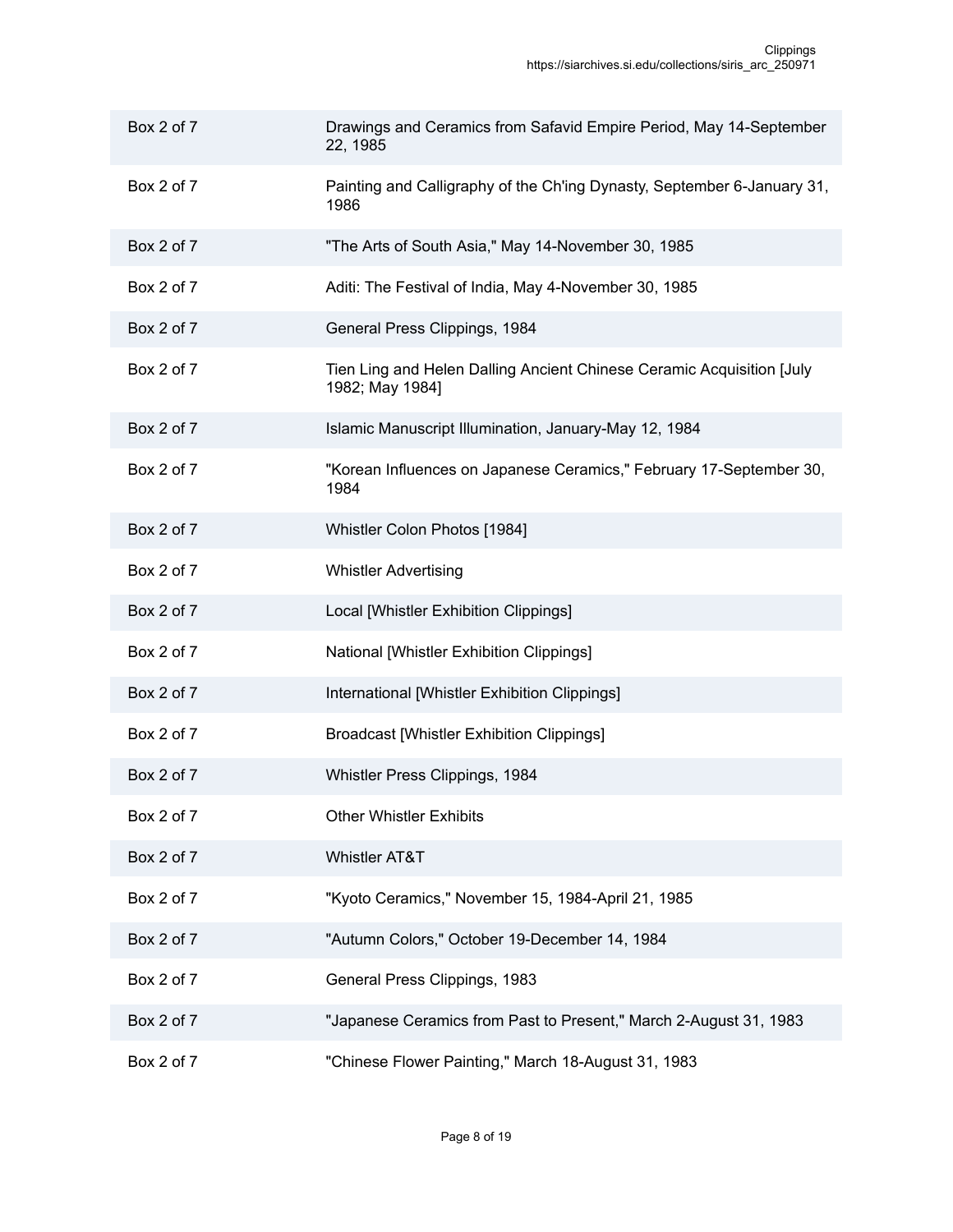| Box 2 of 7 | 60th Anniversary Exhibition "Studies in Connoisseurship, 1923-1983,"<br>May 2, 1983-February 29, 1983 |
|------------|-------------------------------------------------------------------------------------------------------|
| Box 2 of 7 | "The Adventures of Rama," November 1983                                                               |
|            | Box 3                                                                                                 |
| Box 3 of 7 | Publication List for General Publicity Archive, 1984-1990                                             |
| Box 3 of 7 | General Publicity Archive - General Articles, 1988-1989                                               |
| Box 3 of 7 | General Publicity Archive - Gift Shop and Special Events, 1988-1989                                   |
| Box 3 of 7 | General Publicity Archive - Personnel, 1984-1989                                                      |
| Box 3 of 7 | General Publicity Archive - Addendum, 1989-1990                                                       |
| Box 3 of 7 | Acquisition of Vever Collection - Publicity                                                           |
| Box 3 of 7 | Vever Publicity Archives - Publicity List                                                             |
| Box 3 of 7 | Vever Publicity Archives - Magazine Features                                                          |
| Box 3 of 7 | Vever Publicity Archives - Newspaper Articles                                                         |
| Box 3 of 7 | Vever Publicity Archives - Associated Press                                                           |
| Box 3 of 7 | Vever Publicity Archives - Smithsonian New Service                                                    |
| Box 3 of 7 | Vever Publicity Archives - International Press                                                        |
| Box 3 of 7 | Vever Publicity Archives - Catalogue Reviews                                                          |
| Box 3 of 7 | Vever Publicity Archives - Magazine Feature Announcements                                             |
| Box 3 of 7 | Vever Publicity Archives - Newspaper Feature Announcements                                            |
| Box 3 of 7 | Vever Publicity Archives - "The Vever Affair"                                                         |
| Box 3 of 7 | Vever Publicity Archives - Television                                                                 |
| Box 3 of 7 | Vever Publicity Archives - Radio                                                                      |
| Box 3 of 7 | Vever Publicity Archives - Advertisements                                                             |
| Box 3 of 7 | Vever Publicity Archives - Press Releases                                                             |
| Box 3 of 7 | Vever Publicity Archives - Asian Art [Fall 1988]                                                      |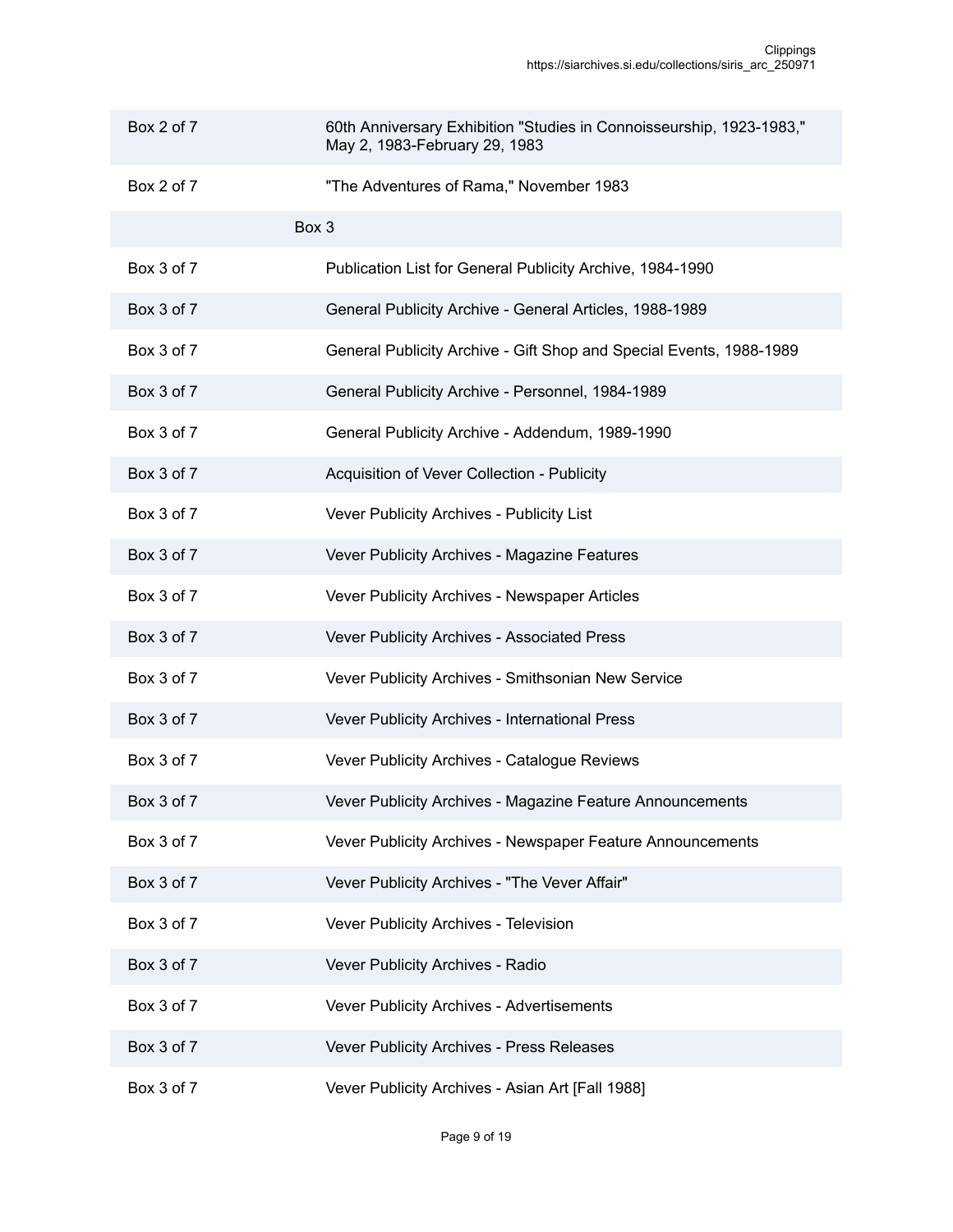| Box 3 of 7 | Japanese Art: Recent Acquisitions - Magazines, Newspapers,<br>International Press, and Other Publications         |
|------------|-------------------------------------------------------------------------------------------------------------------|
| Box 3 of 7 | Sackler Gallery Special Events - Yani Book Signing, Salamat Ali Khan,<br>Mark Salzman, Films Lectures, and Events |
| Box 3 of 7 | Yani: The Brush of Innocence - Press Preview                                                                      |
| Box 3 of 7 | Yani: The Brush of Innocence - Magazine Features                                                                  |
| Box 3 of 7 | Yani: The Brush of Innocence - Newspaper Features                                                                 |
| Box 3 of 7 | Yani: The Brush of Innocence - Associated Press "Fun Fillers"                                                     |
| Box 3 of 7 | Yani: The Brush of Innocence - Announcements                                                                      |
| Box 3 of 7 | Yani: The Brush of Innocence - International Press                                                                |
| Box 3 of 7 | Yani: The Brush of Innocence - Broadcast                                                                          |
| Box 3 of 7 | Yani: The Brush of Innocence - Advertisements                                                                     |
| Box 3 of 7 | Yani: The Brush of Innocence - Press Releases                                                                     |
| Box 3 of 7 | The Chinese Scholar's Studio - Publicity and Public Programs                                                      |
| Box 3 of 7 | The Noble Path: Buddhist Art of South Asia and Tibet - Publicity List<br>$[1989-1990]$                            |
| Box 3 of 7 | The Noble Path: Buddhist Art of South Asia and Tibet - Magazine<br><b>Features</b>                                |
| Box 3 of 7 | The Noble Path: Buddhist Art of South Asia and Tibet - Newspaper<br>Features                                      |
| Box 3 of 7 | The Noble Path: Buddhist Art of South Asia and Tibet - International<br>Press                                     |
| Box 3 of 7 | The Noble Path: Buddhist Art of South Asia and Tibet - Newsletters                                                |
| Box 3 of 7 | The Noble Path: Buddhist Art of South Asia and Tibet - Announcements                                              |
| Box 3 of 7 | The Noble Path: Buddhist Art of South Asia and Tibet - Broadcasts                                                 |
| Box 3 of 7 | The Noble Path: Buddhist Art of South Asia and Tibet - Advertisements                                             |
| Box 3 of 7 | The Noble Path: Buddhist Art of South Asia and Tibet - Press Releases                                             |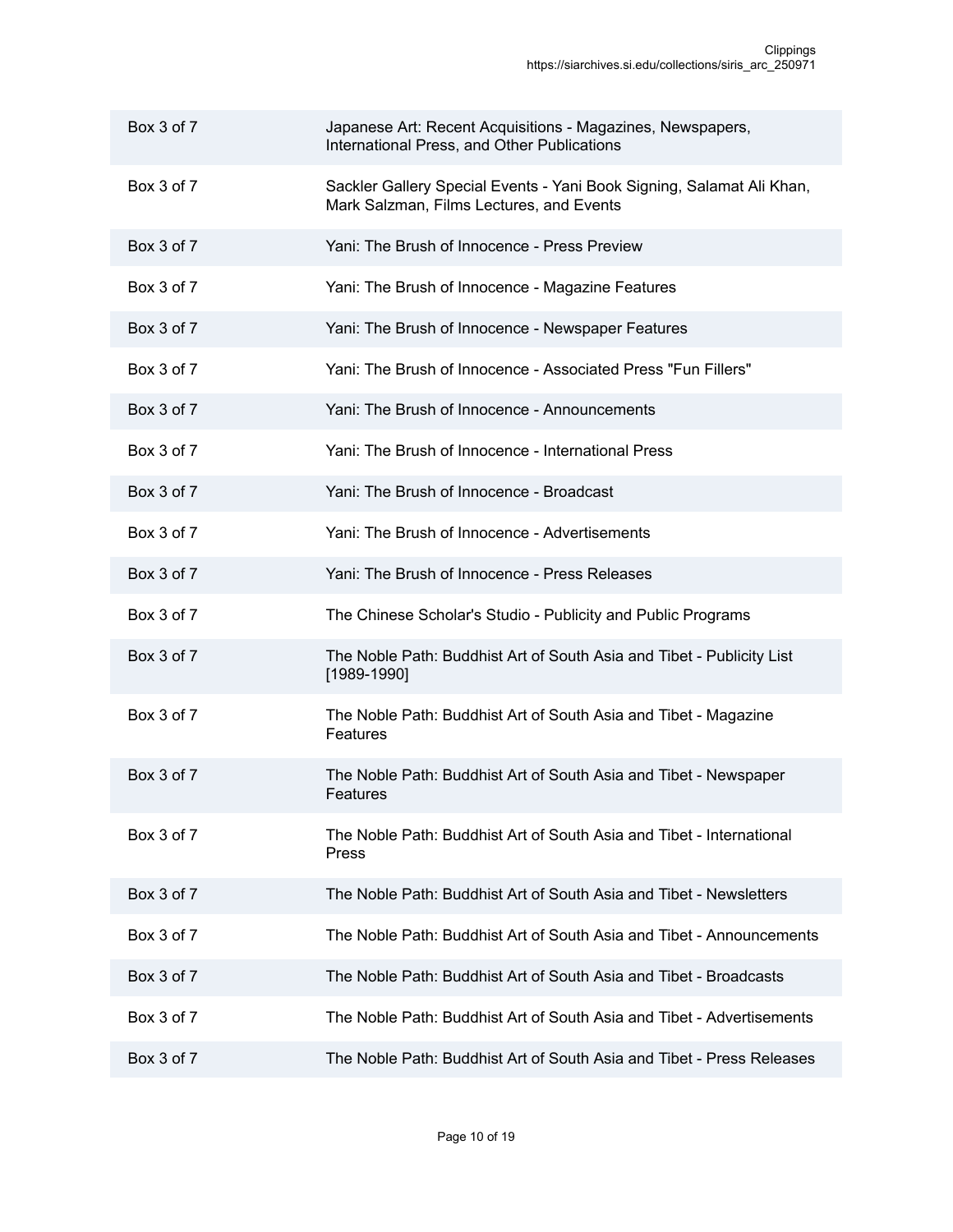- Box 3 of 7 India Along the Ganges: Photographs by Raghubir Singha Publicity **Lists**
- Box 3 of 7 **India Along the Ganges Magazine Features**
- Box 3 of 7 **India Along the Ganges Newspaper Features**
- Box 3 of 7 India Along the Ganges International Press
- Box 3 of 7 India Along the Ganges Announcements
- Box 3 of 7 India Along the Ganges Broadcasts
- Box 3 of 7 India Along the Ganges Advertising
- Box 3 of 7 India Along the Ganges Press Releases
- Box 3 of 7 India Along the Ganges Asian Art [Fall 1989]
- Box 3 of 7 Photographs of Afghanistan by Luke Powell, April 30-October 31, 1989 -Publicity Lists, Newspaper Features, Announcements, and Broadcasts

#### Box 4

- Box 4 of 7 Timur and the Princely Vision: Persian Art and Culture in the Fifteenth Century, April 16-July 6, 1989 - Publicity Lists
- Box 4 of 7 Timur and the Princely Vision Magazine Features
- Box 4 of 7 Timur and the Princely Vision Newspaper Features
- Box 4 of 7 Timur and the Princely Vision Associated Press (By Robert M. Andrews)
- Box 4 of 7 Timur and the Princely Vision International Press
- Box 4 of 7 Timur and the Princely Vision Catalogue Reviews
- Box 4 of 7 Timur and the Princely Vision Magazine Feature Announcements
- Box 4 of 7 Timur and the Princely Vision Newspaper Feature Announcements
- Box 4 of 7 Timur and the Princely Vision Newsletters
- Box 4 of 7 Timur and the Princely Vision Publicity on the Soviet-American Islamic Art Exchange
- Box 4 of 7 Timur and the Princely Vision Television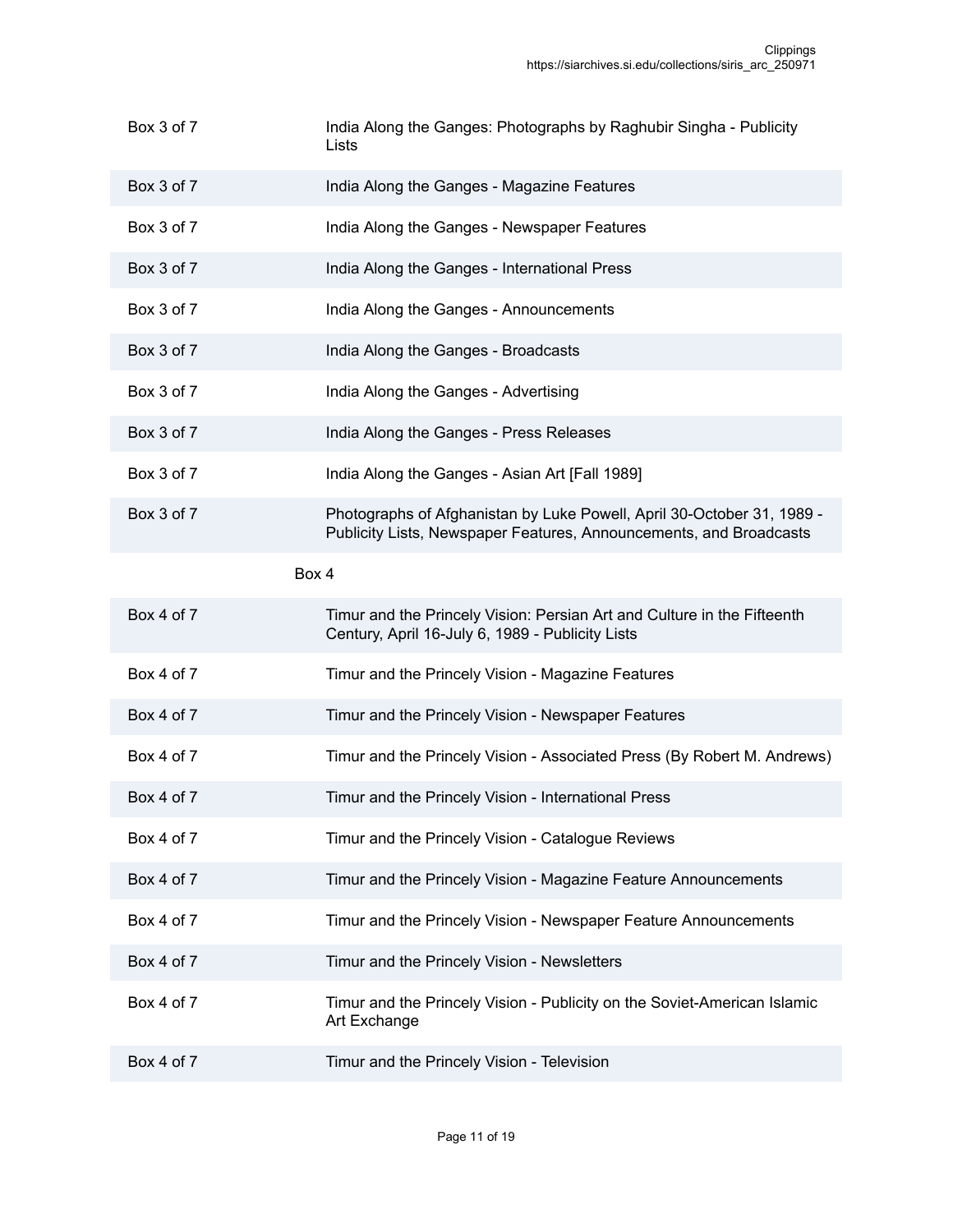| Box 4 of 7 | Timur and the Princely Vision - Radio                                                                                       |
|------------|-----------------------------------------------------------------------------------------------------------------------------|
| Box 4 of 7 | Timur and the Princely Vision - Advertisements                                                                              |
| Box 4 of 7 | Timur and the Princely Vision - Press Releases                                                                              |
| Box 4 of 7 | Timur and the Princely Vision - Photographs                                                                                 |
| Box 4 of 7 | The Arts of China - Magazine Features, Newspaper Features,<br>Newsletters, Announcements, Broadcast Reports, Advertisements |
| Box 4 of 7 | Yokohama: Prints from Nineteenth Century Japan, May 27-September<br>29, 1990 - Publicity Lists                              |
| Box 4 of 7 | Yokohama: Prints from Nineteenth Century Japan - Magazine Features                                                          |
| Box 4 of 7 | Yokohama: Prints from Nineteenth Century Japan - Newspaper Features                                                         |
| Box 4 of 7 | Yokohama: Prints from Nineteenth Century Japan - Newsletters                                                                |
| Box 4 of 7 | Yokohama: Prints from Nineteenth Century Japan - Announcements                                                              |
| Box 4 of 7 | Yokohama: Prints from Nineteenth Century Japan - International Press                                                        |
| Box 4 of 7 | Yokohama: Prints from Nineteenth Century Japan - Broadcast Reports                                                          |
| Box 4 of 7 | Yokohama: Prints from Nineteenth Century Japan - Advertisements                                                             |
| Box 4 of 7 | Yokohama: Prints from Nineteenth Century Japan - Press Releases                                                             |
| Box 4 of 7 | Yokohama: Prints from Nineteenth Century Japan - Other Venues                                                               |
| Box 4 of 7 | "When Kingship Descended from Heaven: Masterpieces of<br>Mesopotamian Art from the Louvre," 1992 - Publicity Report         |
| Box 4 of 7 | "Challenging the Past: The Paintings of Chang Dai-Chien," 1990-1992 -<br><b>Publicity Report</b>                            |
| Box 4 of 7 | "Indian Paintings and Drawings from the Collection of Howard Hodgkin,"<br>1990-1991 - Publicity Lists                       |
| Box 4 of 7 | "Indian Paintings and Drawings from the Collection of Howard Hodgkin" -<br><b>Magazine Features</b>                         |
| Box 4 of 7 | "Indian Paintings and Drawings from the Collection of Howard Hodgkin" -<br><b>Newspaper Features</b>                        |
| Box 4 of 7 | "Indian Paintings and Drawings from the Collection of Howard Hodgkin" -<br><b>International Press</b>                       |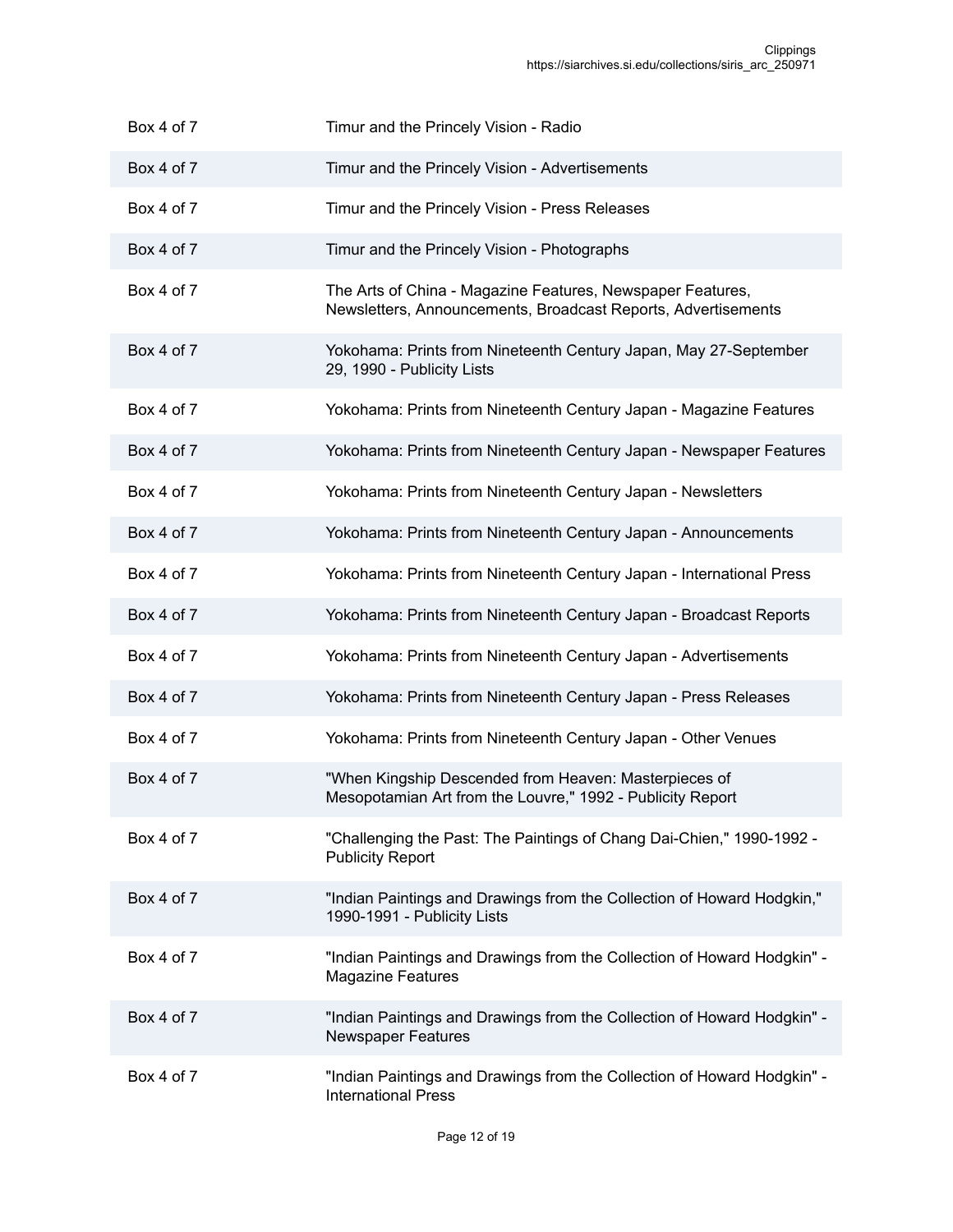| Box 4 of 7 | "Indian Paintings and Drawings from the Collection of Howard Hodgkin" -<br>Announcements                  |
|------------|-----------------------------------------------------------------------------------------------------------|
| Box 4 of 7 | "Indian Paintings and Drawings from the Collection of Howard Hodgkin" -<br>Advertisements                 |
| Box 4 of 7 | "Indian Paintings and Drawings from the Collection of Howard Hodgkin" -<br><b>Press Releases</b>          |
| Box 4 of 7 | "Indian Paintings and Drawings from the Collection of Howard Hodgkin" -<br><b>Press Related Materials</b> |
| Box 4 of 7 | Yani: The Brush of Innocence - Publicity Report                                                           |
| Box 4 of 7 | "Court Arts of Indonesia," May 19-September 21, 1991 - Publicity Report                                   |
| Box 4 of 7 | "Chinese Scholar's Studio," May 1-June 26, 1988 - Publicity Summary                                       |
| Box 4 of 7 | Sackler General Clippings, 1989                                                                           |
| Box 4 of 7 | Sackler Press Clippings, 1988                                                                             |
| Box 4 of 7 | Sackler Press Clippings, 1987                                                                             |
| Box 4 of 7 | "Yokohama: Prints from Nineteenth Century Japan," May 24-September<br>9, 1990 - Publicity Report          |
|            | Box 5                                                                                                     |
| Box 5 of 7 | Freer Gallery General Archive, 1990-1991 - Magazines                                                      |
| Box 5 of 7 | Freer Gallery General Archive, 1990-1992 - Newspapers and Newsletters                                     |
| Box 5 of 7 | Freer Gallery General Archive, 1989-1992 - Staff                                                          |
| Box 5 of 7 | Freer Gallery Closing - Publicity List                                                                    |
| Box 5 of 7 | Freer Gallery Closing - Magazine Features [1990-1992]                                                     |
| Box 5 of 7 | Freer Gallery Closing - Newspaper Features [1988-1991]                                                    |
| Box 5 of 7 | Freer Gallery Closing - Fillers [1988-1992]                                                               |
| Box 5 of 7 | Freer Gallery Closing - International Press [1988; 1990]                                                  |
| Box 5 of 7 | Freer Gallery Closing - Correspondence [1988-1989]                                                        |
| Box 5 of 7 | Freer Gallery Closing - Broadcast and Press Release [1987-1988]                                           |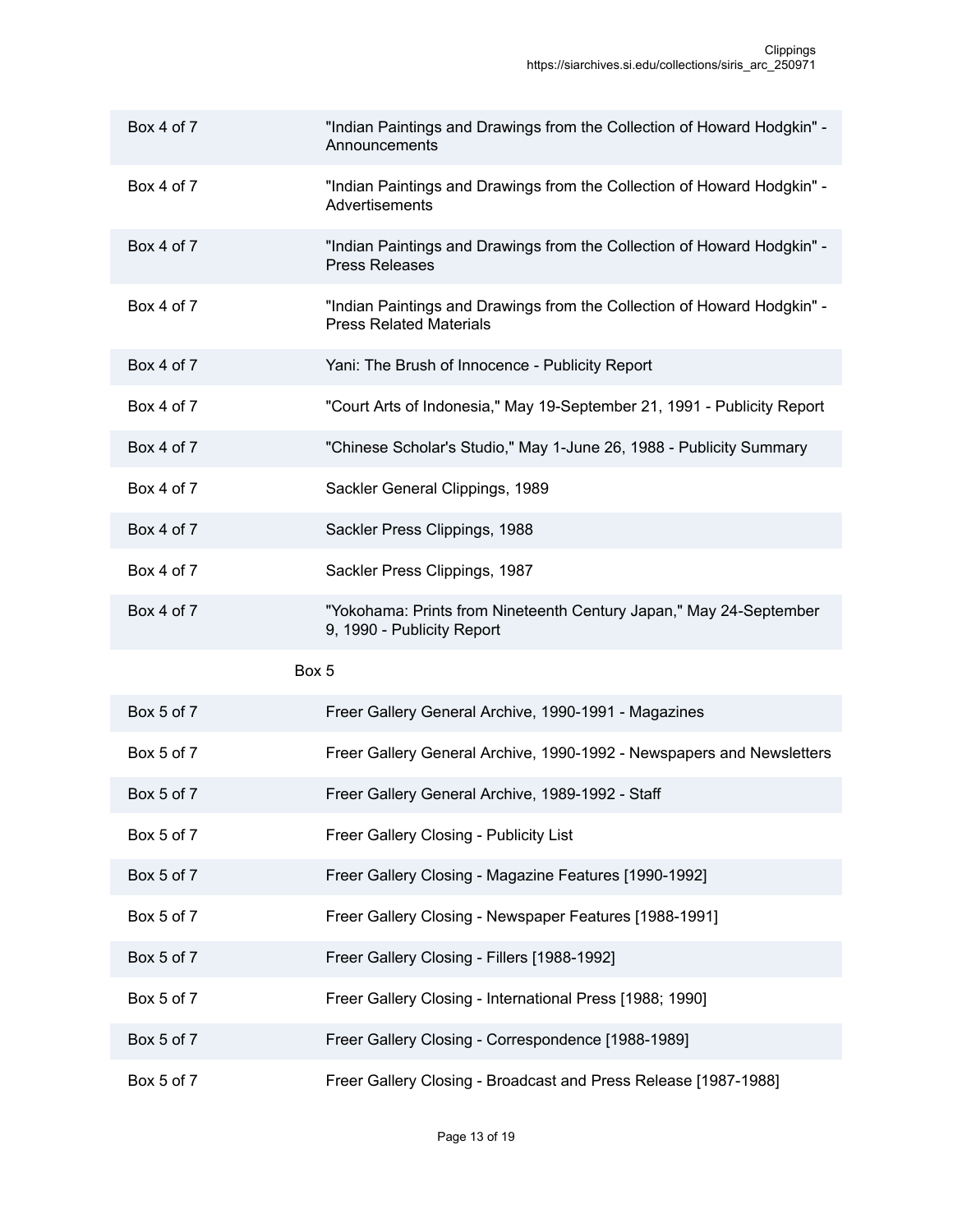- Box 5 of 7 Freer Opening Publicity Archive Table of Contents
- Box 5 of 7 **Freer Opening Press Previews and Photos** [1992-1993]
- Box 5 of 7 Freer Opening Newspapers [1992-1993]
- Box 5 of 7 Freer Opening Magazines [1993]
- Box 5 of 7 Freer Opening News Service Articles [1993]
- Box 5 of 7 Freer Opening International Media [1993]
- Box 5 of 7 Freer Opening Broadcast Media [1993]
- Box 5 of 7 Freer Opening Special Events and Public Programs [1993]
- Box 5 of 7 Freer Opening Book Publicity [1992-1993]
- Box 5 of 7 Freer Opening Newsletters and Brochures [1993]
- Box 5 of 7 Freer Opening Announcements [1993]
- Box 5 of 7 Freer Opening Advertising and Press Releases [1993]
- Box 5 of 7 Court Arts of Indonesia Publicity List
- Box 5 of 7 Court Arts of Indonesia Magazine Features [1990-1992]
- Box 5 of 7 Court Arts of Indonesia Newspaper Features [1991]
- Box 5 of 7 Court Arts of Indonesia International Press [1991]
- Box 5 of 7 Court Arts of Indonesia Broadcasting [1991]
- Box 5 of 7 Court Arts of Indonesia Announcements and Calendars [1991]
- Box 5 of 7 Court Arts of Indonesia Advertisements [1991]
- Box 5 of 7 Court Arts of Indonesia Press Releases [1991]
- Box 5 of 7 Art of Painting a Story: Narrative Images from Iran, December 22, 1991-May 10, 1992 - Newspaper and Magazine Features [1991-1992]
- Box 5 of 7 Variations on a Script: Islamic Calligraphy from the Vever Collection, February 18-September 3, 1990 - Newspaper and Magazine Features [1990]
- Box 5 of 7 Paper and Clay from Modern Japan Publicity List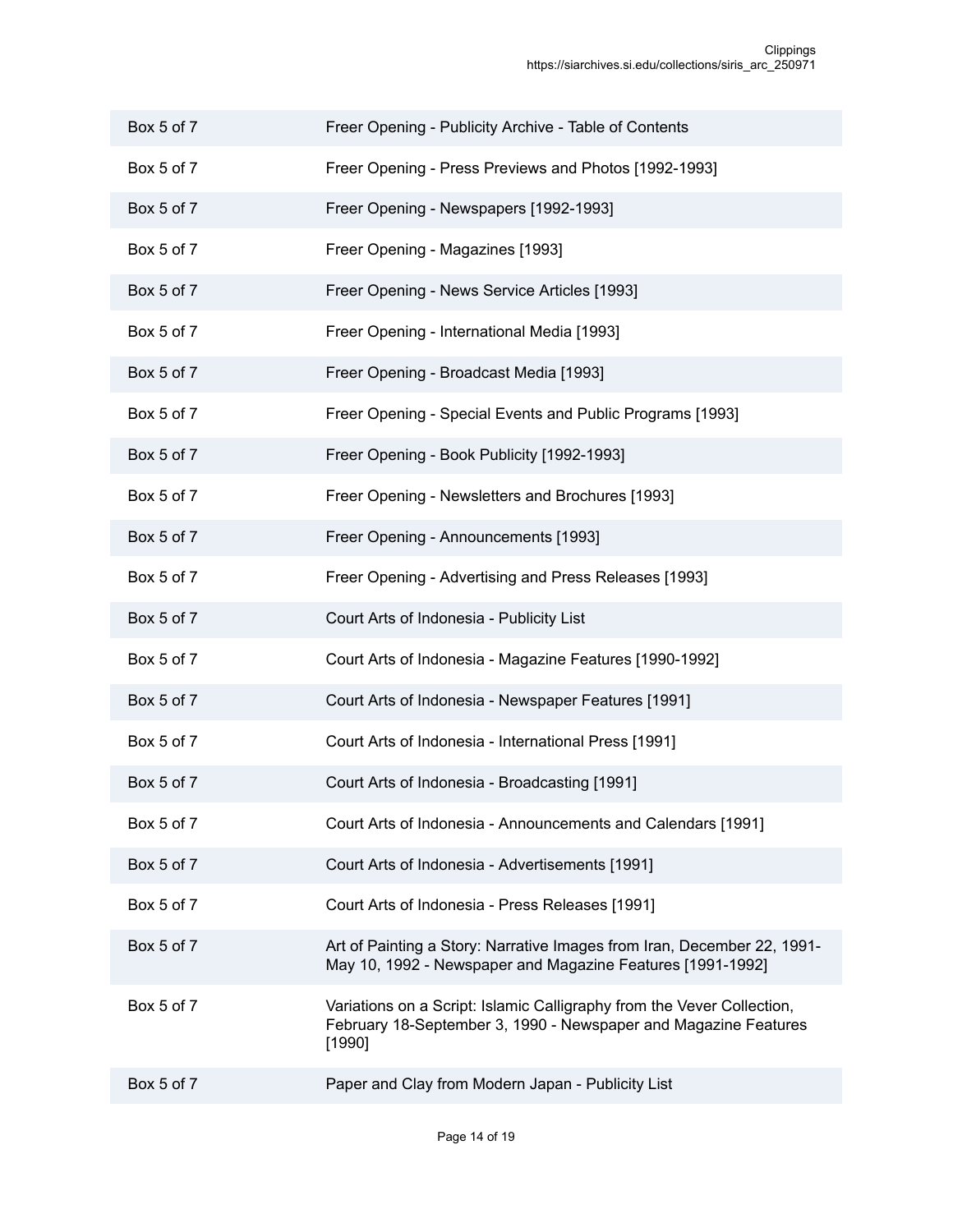| Box 5 of 7 | Paper and Clay from Modern Japan - Newspaper and Magazine Features<br>$[1990 - 1991]$                                      |
|------------|----------------------------------------------------------------------------------------------------------------------------|
| Box 5 of 7 | Paper and Clay from Modern Japan - Announcements and Press<br>Releases [1991]                                              |
| Box 5 of 7 | Antoin Sevruguin: Portraits from Iran, 1880-1920, September 30, 1990-<br>May 26, 1991 - Table of Contents                  |
| Box 5 of 7 | Antoin Sevruguin: Portraits from Iran, 1880-1920 - Newspaper and<br><b>Magazine Features</b>                               |
| Box 5 of 7 | Antoin Sevruguin: Portraits from Iran, 1880-1920 - Announcements and<br><b>Press Releases</b>                              |
| Box 5 of 7 | Crushed Lapis and Burnished Gold: The Art of Illumination - Newspaper<br>Features, Announcements/Calendars, Press Releases |
| Box 5 of 7 | Challenging the Past: The Paintings of Chang Dai-Chien, November 24,<br>1991-April 5, 1992 - Publicity List                |
| Box 5 of 7 | Challenging the Past: The Paintings of Chang Dai-Chien - Magazines<br>$[1991 - 1992]$                                      |
| Box 5 of 7 | Challenging the Past: The Paintings of Chang Dai-Chien - Newspapers<br>$[1991 - 1992]$                                     |
| Box 5 of 7 | Challenging the Past: The Paintings of Chang Dai-Chien - International<br>Media [1991-1992]                                |
| Box 5 of 7 | Challenging the Past: The Paintings of Chang Dai-Chien - Broadcast<br>Media and Announcements [1991-1992]                  |
| Box 5 of 7 | Challenging the Past: The Paintings of Chang Dai-Chien -<br>Advertisements and Press Releases [1991-1992]                  |
| Box 5 of 7 | Masterpieces of Mesopotamian Art from the Louvre - Publicity List                                                          |
| Box 5 of 7 | Masterpieces of Mesopotamian Art from the Louvre - Magazine [1992]                                                         |
| Box 5 of 7 | Masterpieces of Mesopotamian Art from the Louvre - Newspapers [1992]                                                       |
| Box 5 of 7 | Masterpieces of Mesopotamian Art from the Louvre - Broadcast Media<br>and Announcements [1992]                             |
| Box 5 of 7 | Masterpieces of Mesopotamian Art from the Louvre - Advertisements and<br><b>Press Releases</b>                             |
| Box 5 of 7 | Ancient Japan - Press Preview List and Photos [1992]                                                                       |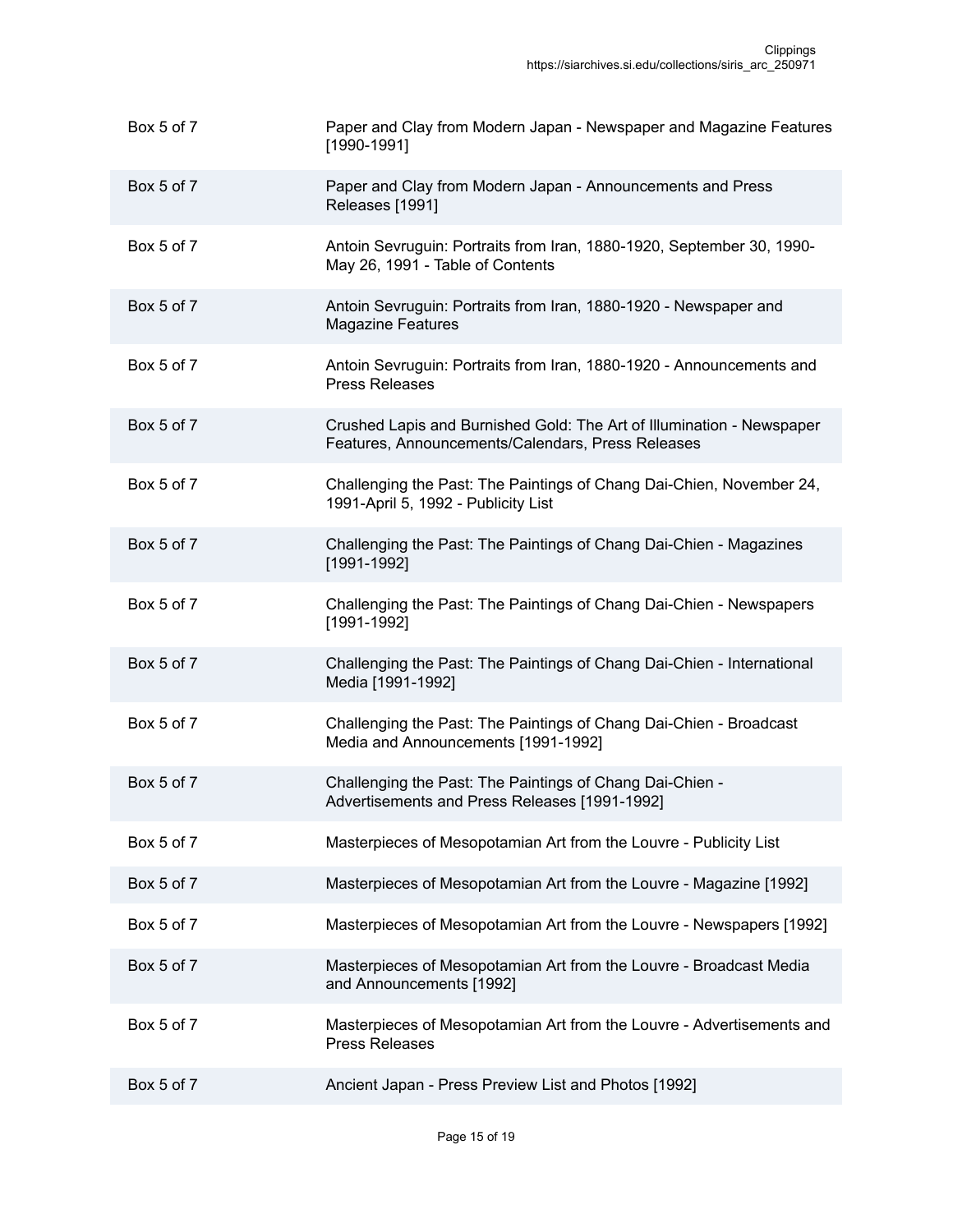| Box 5 of 7 | Ancient Japan - Magazines and Newspapers [1992]                                                                                                                                   |
|------------|-----------------------------------------------------------------------------------------------------------------------------------------------------------------------------------|
| Box 5 of 7 | Ancient Japan - Book Reviews, Announcements, Advertisements,<br>Broadcasts, and Press Releases [1992]                                                                             |
| Box 5 of 7 | Publicity Report on the Opening of the New Museum Complex at the<br>Smithsonian Institution [Dedicated on September 28, 1987]                                                     |
|            | Box 6                                                                                                                                                                             |
| Box 6 of 7 | "Ancient Japan," August 9-November 1, 1992 - Publicity Report                                                                                                                     |
| Box 6 of 7 | James McNeill Whistler at the Freer Gallery of Art - Publicity Report<br>[1984]                                                                                                   |
| Box 6 of 7 | The Golden Age of Sculpture from Sri Lanka - Press Preview and<br><b>Publicity List</b>                                                                                           |
| Box 6 of 7 | The Golden Age of Sculpture from Sri Lanka - Newspapers [1992-1993]                                                                                                               |
| Box 6 of 7 | The Golden Age of Sculpture from Sri Lanka - Magazines [1992-1993]                                                                                                                |
| Box 6 of 7 | The Golden Age of Sculpture from Sri Lanka - Advertising, Broadcast<br>Media, Photo Exhibit, Festival [1992-1993]                                                                 |
| Box 6 of 7 | Sackler General Archive, 1993-1994 - Newspaper and Magazine<br>Clippings                                                                                                          |
| Box 6 of 7 | Freer, 1994 - Newspapers and Magazines                                                                                                                                            |
| Box 6 of 7 | Freer, 1994 - Listings                                                                                                                                                            |
| Box 6 of 7 | Freer, 1994 - Events                                                                                                                                                              |
| Box 6 of 7 | Freer, 1994 - Staff, Media, and Miscellaneous                                                                                                                                     |
| Box 6 of 7 | General Archive - Freer Gallery of Art/Arthur M. Sackler Gallery,<br>1991-1994 - Publicity Listing                                                                                |
| Box 6 of 7 | General Archive - Freer Gallery of Art/Arthur M. Sackler Gallery,<br>1991-1994 - Exhibitions and Collections                                                                      |
| Box 6 of 7 | General Archive - Freer Gallery of Art/Arthur M. Sackler Gallery,<br>1991-1994 - Conservation, Children's Program, and Mentions                                                   |
| Box 6 of 7 | General Archive - Freer Gallery of Art/Arthur M. Sackler Gallery,<br>1991-1994 - Staff, Book Reviews, Sackler Family, Public Programs and<br>Projects, Calendars, and Advertising |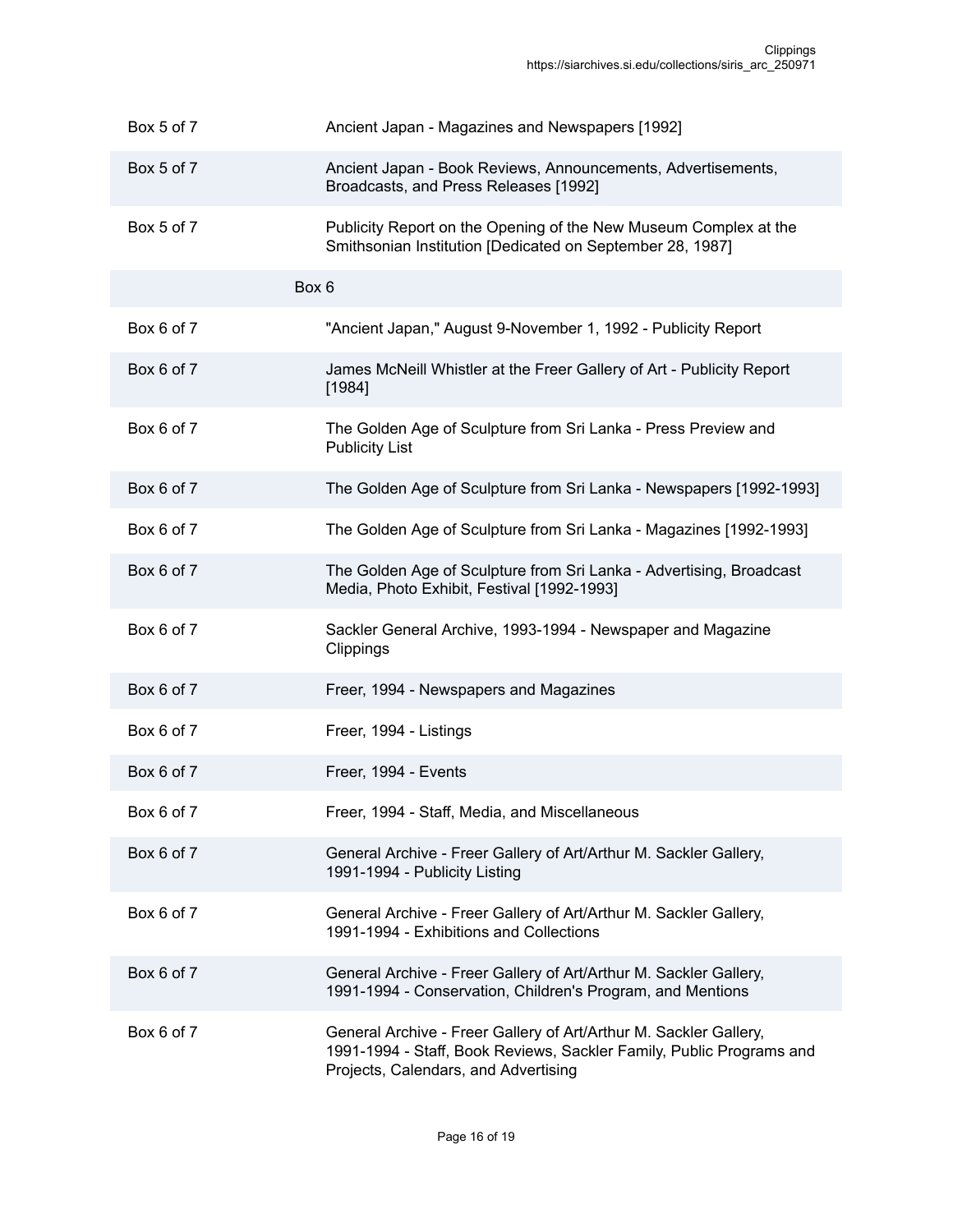| Box 6 of 7 | Painted Prayers - Press Preview, Newspapers and Magazines [1995]                                    |
|------------|-----------------------------------------------------------------------------------------------------|
| Box 6 of 7 | Painted Prayers - Listings [1995]                                                                   |
| Box 6 of 7 | Painted Prayers - Advertisements and Media [1995]                                                   |
| Box 6 of 7 | Goyo: Japanese Prints [1995-1996]                                                                   |
| Box 6 of 7 | Korean Arts of the 18th Century - Publicity List and Press Preview<br>Photographs                   |
| Box 6 of 7 | Korean Arts of the 18th Century - Newspapers and Magazines<br>$[1993 - 1994]$                       |
| Box 6 of 7 | Korean Arts of the 18th Century - Korean Media [1994]                                               |
| Box 6 of 7 | Korean Arts of the 18th Century - Special Events and Advertisements<br>[1994]                       |
| Box 6 of 7 | Korean Arts of the 18th Century - Announcements, Broadcast Media, and<br>Press Releases [1993-1994] |
| Box 6 of 7 | Masterpieces of Chinese Calligraphy - Newspapers, Magazines, and<br>Announcements [1994]            |
| Box 6 of 7 | Ancient Egyptian Glass - Newspapers and Announcements [1994]                                        |
| Box 6 of 7 | On the River [1995]                                                                                 |
| Box 6 of 7 | Landscape as Culture: Photographs by Lois Connor [1944-1995]                                        |
| Box 6 of 7 | Porcelain from Japan - Press Release and Press Preview List<br>[1993-1994]                          |
| Box 6 of 7 | Porcelain from Japan - Newspapers and Magazines [1993-1994]                                         |
| Box 6 of 7 | Porcelain from Japan - Announcements and Advertisements [1993-1994]                                 |
| Box 6 of 7 | Whistler in Japan - Publicity List and Preview Invitation                                           |
| Box 6 of 7 | Whistler in Japan - Newspapers [1994-1995]                                                          |
| Box 6 of 7 | Whistler in Japan - Magazines [1995-1996]                                                           |
| Box 6 of 7 | Whistler in Japan - Listings, Advertisements, and Broadcasts [1995]                                 |
|            | Box 7                                                                                               |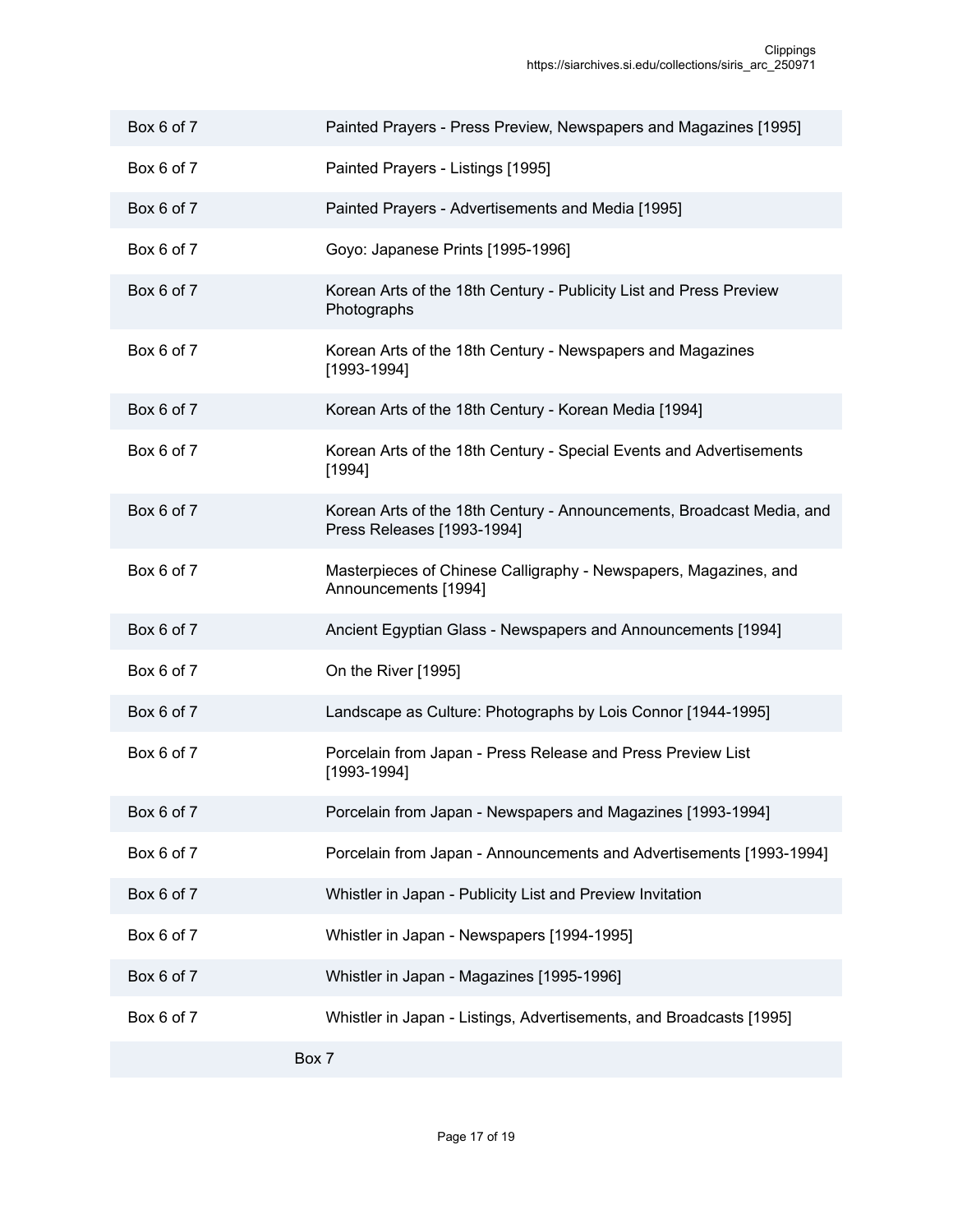| Box 7 of 7 | 12 Centuries of Japanese Art from the Imperial Collections - Press<br>Preview List and Press Release [1997] |
|------------|-------------------------------------------------------------------------------------------------------------|
| Box 7 of 7 | 12 Centuries of Japanese Art from the Imperial Collections - Newspapers<br>[1997-1998]                      |
| Box 7 of 7 | 12 Centuries of Japanese Art from the Imperial Collections - Magazines<br>[1998]                            |
| Box 7 of 7 | 12 Centuries of Japanese Art from the Imperial Collections - Listings<br>$[1997 - 1998]$                    |
| Box 7 of 7 | 12 Centuries of Japanese Art from the Imperial Collections -<br>Advertisements and Media [1997]             |
| Box 7 of 7 | Sakhi [1998]                                                                                                |
| Box 7 of 7 | Ikat: Splendid Silks of Central Asia [1998]                                                                 |
| Box 7 of 7 | The Buddha's Art of Healing [1998-1999]                                                                     |
| Box 7 of 7 | Freer 1995 - Newspaper and Magazines                                                                        |
| Box 7 of 7 | Freer 1995 - Listings                                                                                       |
| Box 7 of 7 | Freer 1995 - Events, Staff, and Press Releases                                                              |
| Box 7 of 7 | Paintings from Shiraz [1994-1995]                                                                           |
| Box 7 of 7 | A Mughal Hunt - Newspapers and Events [1994-1995]                                                           |
| Box 7 of 7 | The Divine World of Islam - Newspapers and Announcements [1993]                                             |
| Box 7 of 7 | The Arts of Mughal India [1992]                                                                             |
| Box 7 of 7 | Power of the Pen: Islamic Calligraphy in the 14th Century [1995]                                            |
| Box 7 of 7 | Traders and Raiders [1995-1996]                                                                             |
| Box 7 of 7 | Bridge: Illusion in Clay [1997]                                                                             |
| Box 7 of 7 | Khmer Ceramics [1997]                                                                                       |
| Box 7 of 7 | Jewel of the Rose: Art for Shah Jahan [1997]                                                                |
| Box 7 of 7 | "Yokohama: Prints from Nineteenth Century Japan," May 24-September<br>9, 1990 - Publicity Report            |